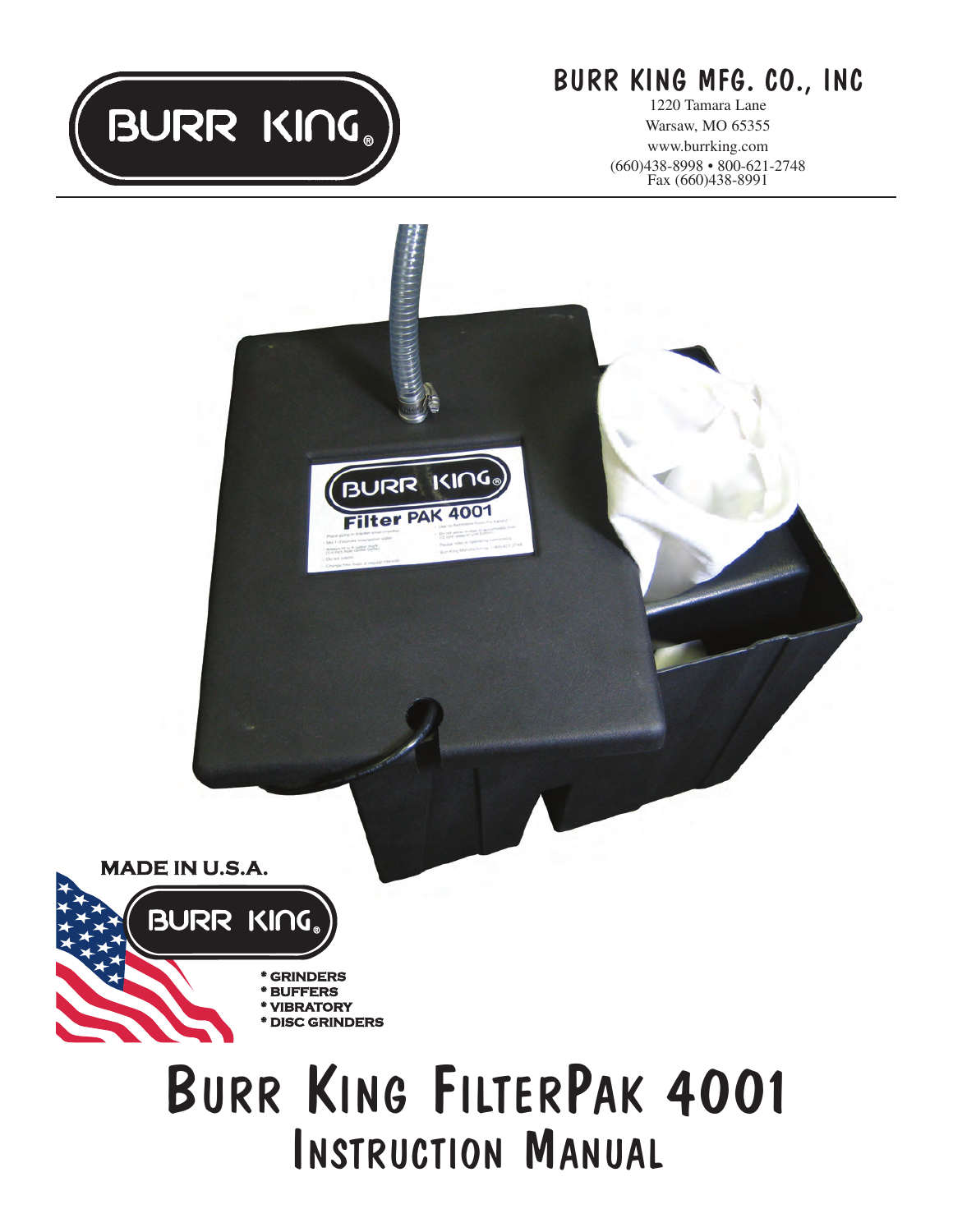

## **BURR KING MFG. CO., INC.**

**1220 TAMARA LANE WARSAW MO 65355 WWW.BURRKING.COM (660) 438-8998** s **(800) 621-2748 FAX (660) 438-8991**

June 21, 2007

## **LETTER OF AUTHENTICITY**

This letter is to certify that all Burr King Belt grinders, Disc grinders, Polishing machines Vibra King Chambers and Bowls are manufactured and assembled in the United States of America.

(Tariff number 847990 criterion A)

DalhMna

Don Mac Carthy President

See our catalog at www.burrking.com contact us at info@burrking.com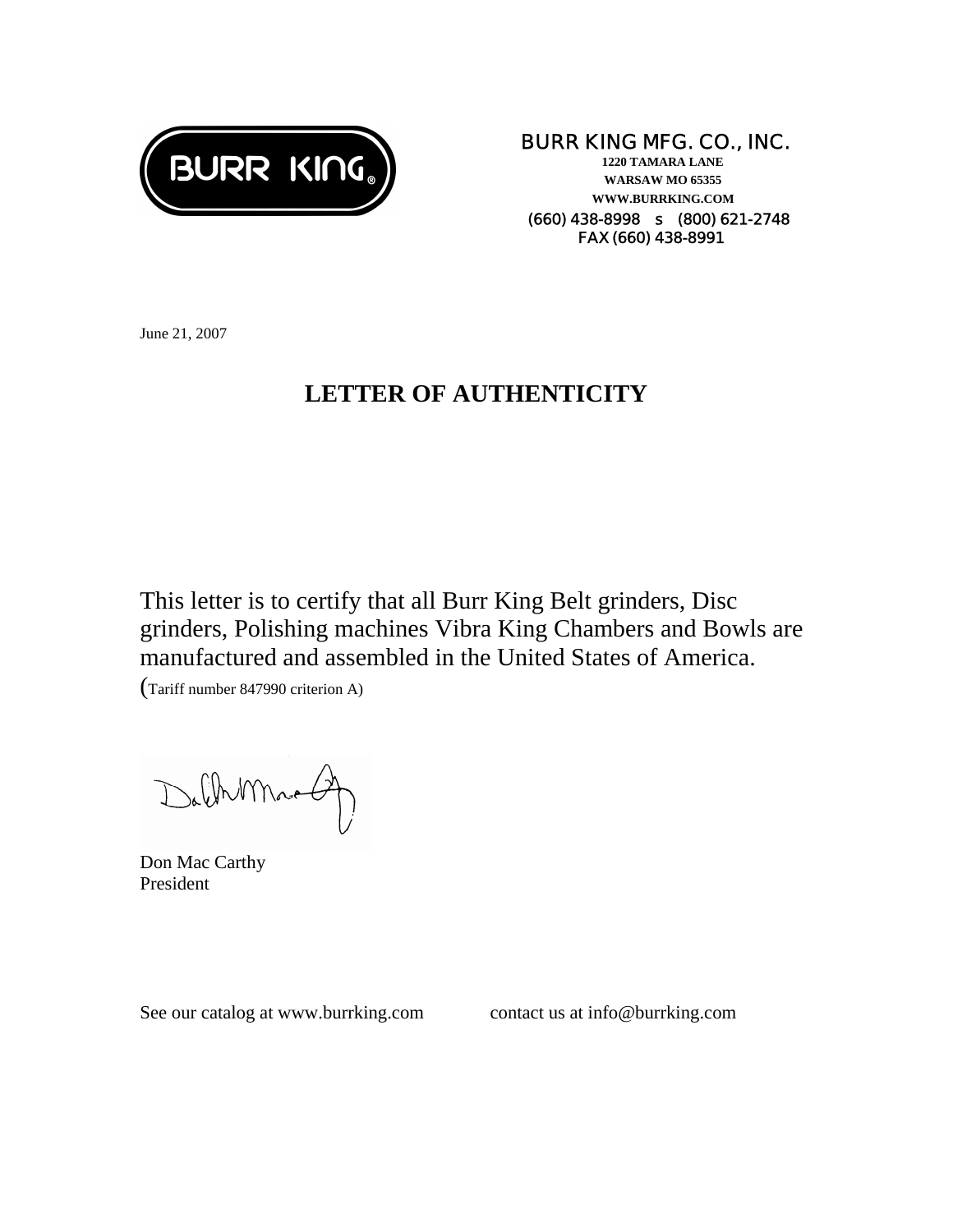

## **BURR KING MFG. CO., INC.**

**1220 TAMARA LANE WARSAW MO 65355 WWW.BURRKING.COM** 

**(660) 438-8998 (800) 621-2748 FAX (660) 438-8991**

#### January 2012

## **Installation/Operating instruction for the FilterPAK 4001**

The FilterPAK 4001 provides filtration of vibratory fluids via replaceable filter bags, gravity settling, and a flow over baffle. The replaceable filters are available from Burr King Manufacturing in 5, 10, 15, 25, 50, and 100-micron meshes. Select finer mesh (i.e. 10 micron vs. 100 micron) for greater filtration. Finer mesh filters will have shorter service life than filters with coarser mesh, but will provide clearer filtration and thus cleaner vibratory processing. The standard filter that is provided with the FilterPAK 4001 is 15 micron mesh.

#### To place your FilterPAK 4001 in service follow these instructions (if you purchased the FilterPAK 4001 as a part of a vibratory system from Burr King go to **step 4**):

1. Install a 1/2 (3/8 with VibraKING bowls) male barb into the drain outlet of your VibraKING chamber.

2. Connect the 1/2-inch (3/8 with VibraKING bowls) clear plastic hose between the input to the FilterPAK 4001 and the chamber output drain.

3. Secure the 1/2-inch hose to the chamber barb, and to the FilterPAK 4001 input tube with the clamps provided.

4. Route the 1/4-inch pump tube from the chamber input to the pump connection. Pass the tube and the pump power cord through the 1 inch hole in the lid of the FilterPAK 4001.

5. Connect the clear plastic hose from the chamber drain to (or through) the tube fitting on the lid of the FilterPAK 4001. If the tube ID fits over the fitting used the supplied clamp to secure.

6. Place the pump into small chamber of the FilterPak.

7. Add water to the FilterPAK 1 inch above baffle. At this fill level there are approximately 6 gallons of fluid in the FilterPAK 4001. **Do not over fill the FilterPAK.**

8. Add compounds (soaps) of the type and the ratios suggested by the compound manufacturer (Burr King recommends **BKS60, and AR60 soap for de-burring and most surface moderation**). In example, if the suggested ratio is 2-oz. soap per gallon of water, add about 12 oz. of soap to the FilterPAK reservoir and mix with the 6 gallons of water previously added. We recommend that you premix all fluids.

9. Adjust the metering valve on your vibratory chamber to the desired fluid flow rate. The pump that is provided with the FilterPAK 4001 is capable of providing 140 gal./hour at a 36-inch rise. In general a fluid flow rate of 1 to 2 gallons per hour per cubic feet of chamber capacity is nominal, this flow occurs with the metering valve at about 60 degrees off line.

10. The filter in your FilterPAK 4001 will require periodic change. The length of time between changes will vary depending on the capacity of your chamber, the media type you are using, the chamber liquid flow rate, the material you are processing, the mass of your material, and naturally the mesh size of the filter you use. As a reference point a 15 micron filter with 250 pounds of P20 media in a 4.5 cubic foot chamber processing 50 pounds aluminum, at a fluid flow rate of 4 to 6 gallons/hour will sustain useable fluid flow and sludge filtration for about 12 hours. When the filter nears replacement time you will note that fluid backs up in the clear drain tube such that there is no air pocket visible. To replace the filter lift the top of the FilterPAK free, remove the filter. Install the new filter and reassemble the FilterPAK. You will find it helpful to have a bucket handy into which you should place the depleted filter (including its fluid and sludge contents). Later, after the filter has fully drained, remove the depleted filter from the bucket and dispose of the filter and its dried contents in a responsible manner.

#### **Note: Plastic and synthetic media will foam and will require more frequent filter changes than does ceramic media. This is natural and unavoidable due to the composition of plastic media. Typically the life of filters when plastic media is used will be less than ½ that of filters when ceramic media is used.**

11. Periodically clean out the sludge that will form in the bottom of the FilterPAK. Most of this sludge deposit will occur in the larger chamber. Do not allow the sludge to accumulate deeper than 1/2 inch in either chamber.

12. Add water and soap to your FilterPAK as required to keep the fluid level between above the pump inlet (about 4 inches minimum) and the 6-gallon mark 1 inch above the baffle. **DO NOT RUN THE PUMP DRY**. Running the pump dry may damage the pump as it will have inadequate cooling.

13. **Dispose of the depleted (filled) filters in a responsible manner**. Generally, the filter bags can be disposed in public landfills when material such as steel, iron, aluminum, and copper are processed: however, you should consult with your local authorities for specific requirements and instructions in regard to disposal of all waste materials.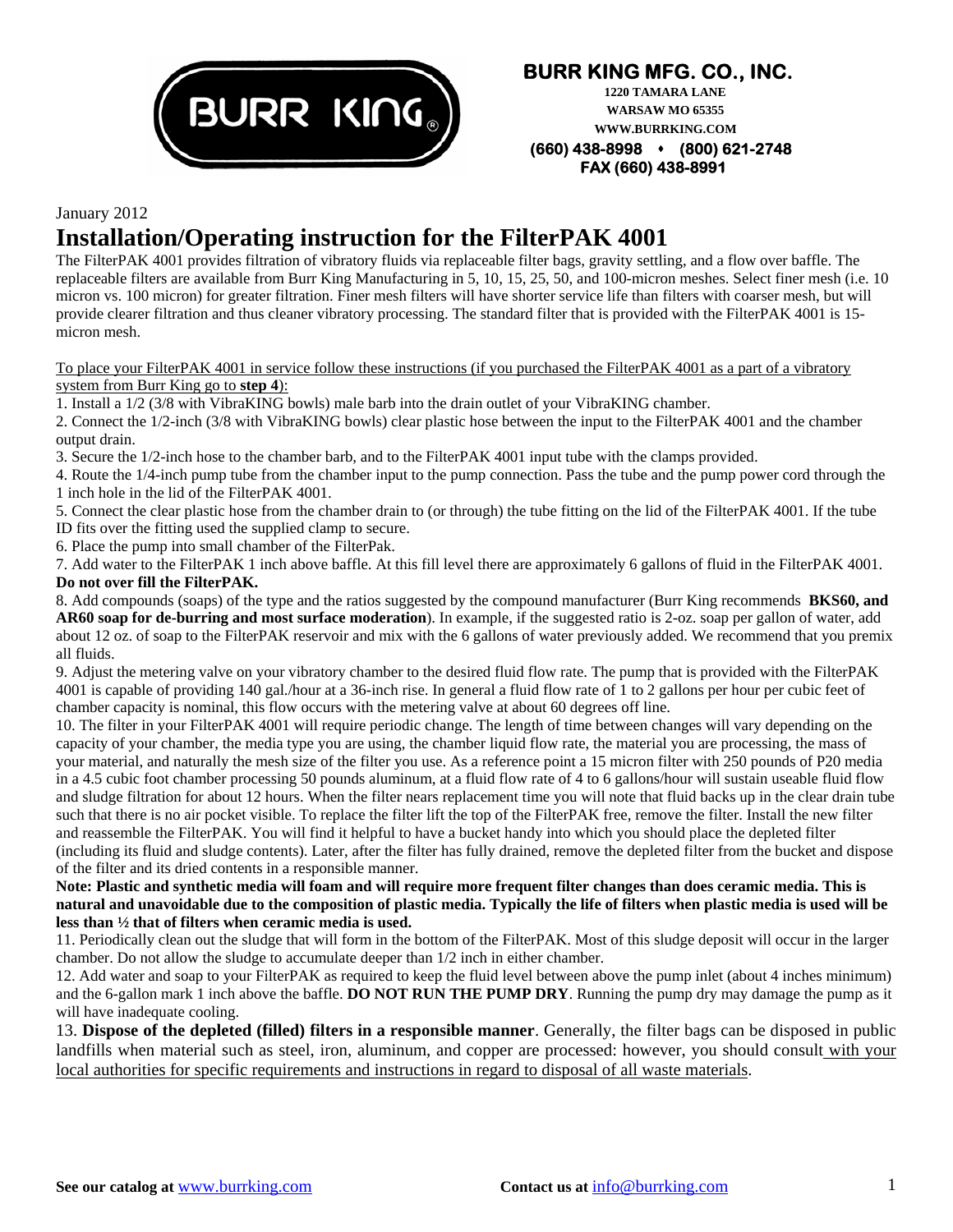## **Operating tips for your FilterPAK 4001**

#### 1. **During the first few hours of operation after the installation of new media**:

• The drain tube from the vibratory chamber to the FilterPAK 4001 may plug. This is a consequence of the new media sloughing off edge particles that may not gravitate into the filter bag. Should you observe particles collecting in the clear drain hose tilt the hose to allow the particles to flow into the FilterPAK 4001. Alternately, disconnect the hose and allow the particles to escape into a bucket for disposal. Reconnect the hose. If the hose becomes fully impacted the FilterPAK 4001 will pump dry prematurely and the available fluid will collect in the vibratory chamber. If this occurs it will be necessary to stopper the chamber before removing the clear drain hose to prevent spillage. It may also be necessary too forcibly dislodge the hose impaction using a rod or similar device.

• The filter bag may require changing after 2 to 4 hours of operation or less if plastic media is in use. This is a natural

consequence of "break-in" of the media. Larger, coarser media will create more initial debris than will smaller finer media.

• After media "break-in" change the filter at regular intervals (see previous discussion on page 1). Keeping the filtration system clean will pay dividends in media life, reduced cycle times, and part cleanliness.

2. **Use a 5-gallon bucket** or similar container to place exhausted filters into after removal from the FilterPAK 4001. Doing thus will provide you a handy way to avoid spillage since the exhausted filter will have some liquid trapped, and also provide a place for the filter to dry in preparation for disposal. It is not uncommon to trap two or three pounds of sludge in the filter.

3. **Mix your water and compounds** (soaps) in a separate, clean bucket. Add the fluid to the FilterPAK 4001 (or to the vibratory chamber) as required. Doing thus will assure that you maintain the proper ratio of compound to water.

4. **Do not allow the pump to sit** in a layer of collected sludge in the FilterPAK 4001. The sludge will harden over time and damage the pump. Periodically, take your FilterPAK out of service and thoroughly clean out all sludge from both chambers.

5. **Periodically check the pH (acidity/alkalinity) of the vibratory fluids**. As a general rule deburring media prefers a pH of 8 to 11 (alkaline) when used on steel, aluminum, cast iron, copper, etc. Adding the recommended mixture of vibratory soap to water that is pH neutral (7.0) will typically raise the pH to the recommended 8 to 11 range. As oils and other contaminants are added as a natural consequence of the deburring process the pH may drop below the recommended level. This may result in accelerated rusting and/or other staining of your material. Should this happen replace the vibratory fluid with fresh fluid mixed per manufacturer's instructions. There are several methods available for measuring pH. Electronic meters are the most accurate and the most expensive. Litmus paper is inexpensive and suitable for this purpose. Purchase litmus paper at drug stores, chemical supply houses, or through your local industrial supply.

6. **DO NOT USE FLUIDS OTHER THAN WATER** (with approved soaps) in the FilterPAK 4001. Doing so may create a fire or explosion hazard resulting in serious injury and/or property loss. Additionally, fluids other than water and recommended soaps may attack the urethane liner of the vibratory chamber and significantly shorten its service life. **Burr King vibratory chambers are covered by warranty that is void if unapproved fluids are used.**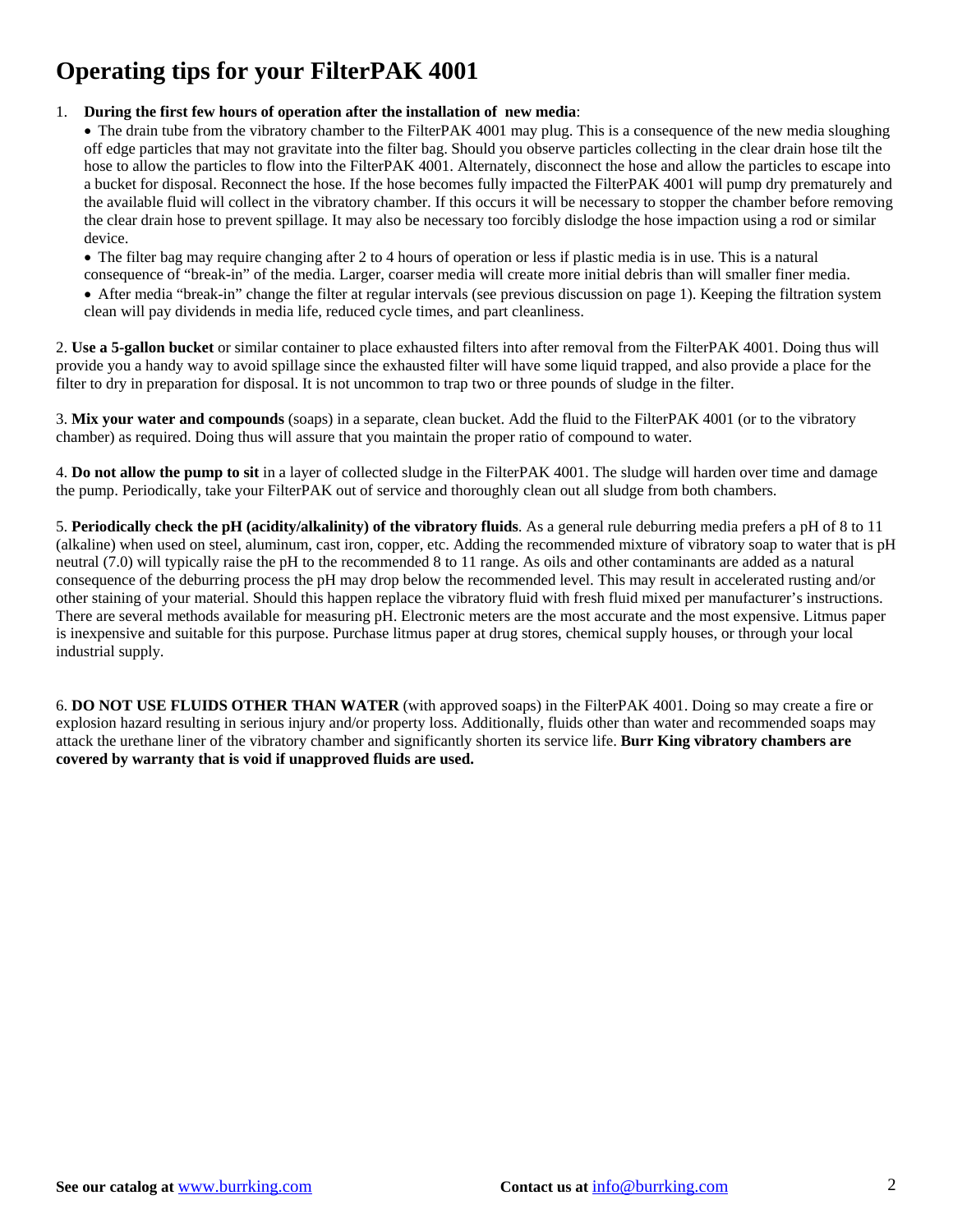

#### **BURR KING MFG. CO., INC. 1220 TAMARA LANE WARSAW MO 65355 WWW.BURRKING.COM (660) 438-8998 (800) 621-2748 FAX (660) 438-8991**

January 2012 **FilterPak 4001 – Installing Fittings on a 150/200 Vibratory Bowl** 



Remove supplied plugs with a 9/16" wrench.



Install 90° inlet fitting to upper hole. Install drain plug thru the bottom



of the bowl making sure that the rubber o-ring is properly seated to the bowl.



Using supplied nylon insert nut tighten against the bowl with a 9/16" wrench



Congratulations – You are now ready to hook up the supply and drain lines from your FilterPak to your bowl.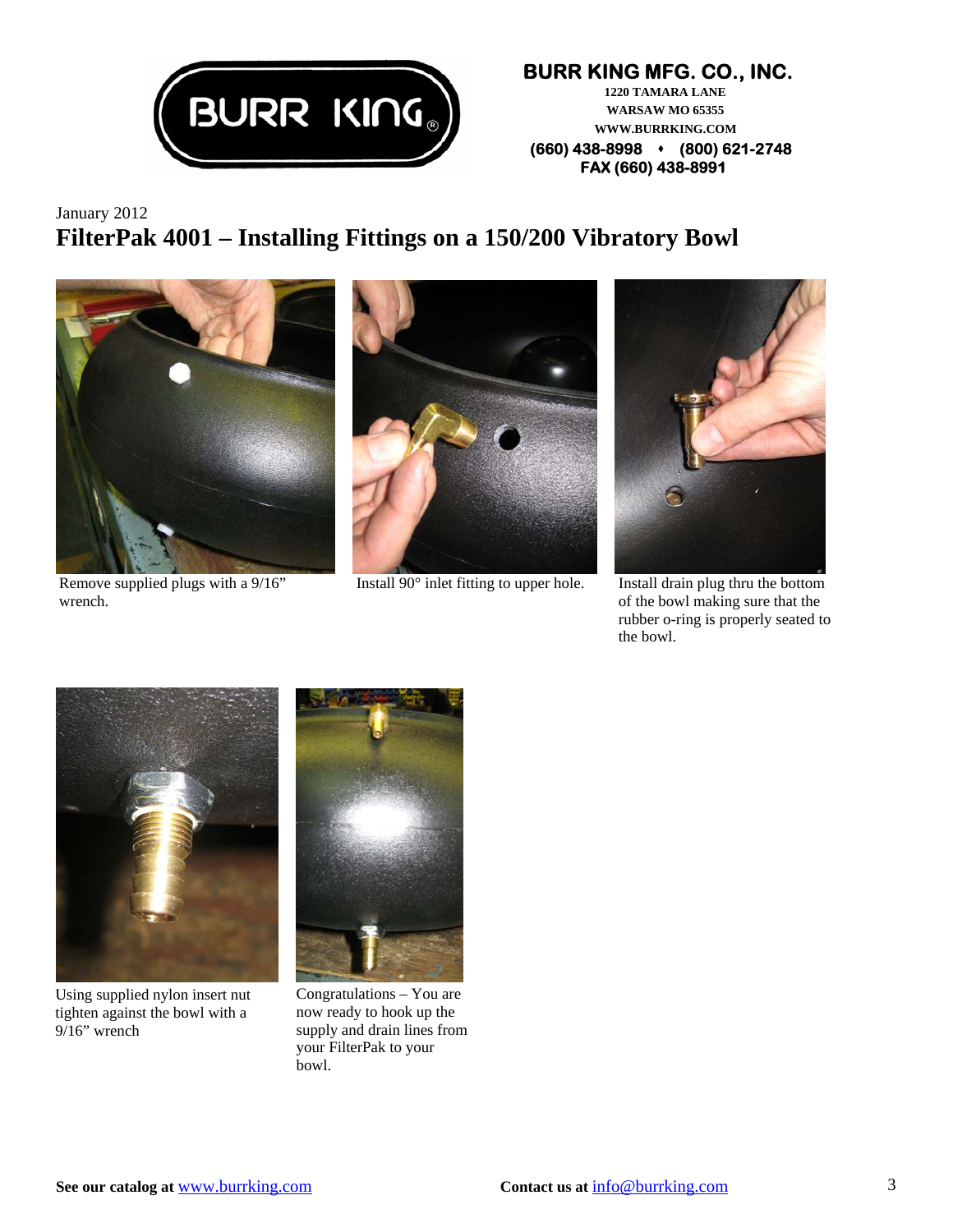

### **Technical note: Subject: Burr King Filter PAK 4000, filters**  $\qquad \qquad$  October 2000

The Burr King Filter PAK 4000 is a closed loop compound delivery system that incorporates a high quality polyester felt membrane filter. The filter is rated at 25 gallons per hour, well over the necessary flow rate for most vibratory systems. The filter is also rated for a pressure head of 12 feet (6 PSI). Various filter mesh sizes may be used. The fluid moving through smaller mesh size filters will contain smaller particulates than will fluid passing through larger filter mesh sizes. The following data is based on Burr King P-20 ceramic media and serves as a guide for filter mesh size selection.

| Filter mesh                        | Traps particles (note 1) | Est. effective life by BK model in hours (note 2) |      |      |     |     |     |
|------------------------------------|--------------------------|---------------------------------------------------|------|------|-----|-----|-----|
| size, micron                       | larger then:             | 110                                               | 150S | 200S | 25  | 45  | 85  |
| 5                                  | $0.0002$ inches          | 200                                               | 80   | 40   | 10  |     |     |
| 10                                 | $0.0004$ inches          | <b>200</b>                                        | 120  | 60   | 12  |     | 3   |
| $15*$                              | $0.0006$ inches          | <b>200</b>                                        | 140  | 80   | 18  | 10  | 4   |
| 25                                 | $0.0012$ inches          | <b>200</b>                                        | 200  | 100  | 36  | 20  | 8   |
| 50                                 | $0.0024$ inches          | <b>200</b>                                        | 200  | 200  | 60  | 36  | 16  |
| 100                                | $0.0048$ inches          | 200                                               | 200  | 200  | 80  | 48  | 20  |
| Model approximate volume (cu. ft.) |                          | 0.15                                              | 0.5  | 1.0  | 2.5 | 4.5 | 8.5 |
|                                    |                          |                                                   |      |      |     |     |     |

\* Filter PAK 4000 units include two 15-micron filters as standard.

Note 1: Human hair is approximately 0.003 inches in diameter. Filters are rated by the size of particle that will, with high probability, be trapped. This also means that a small percentage of larger particles will escape and stay in solution.

Note 2: Effective life is the point in time when the filter flow rate drops to 50% of rated value. Effective life will vary greatly depending on the media used, flow rate metered, material being processed, and the volume and energy of the vibratory system.

Burr King recommends 15-micron filters for most ceramic media applications. We recommend 50 or 100 micron filters for most plastic media applications. When greater fluid clarity is required, or fewer residues remaining on parts is desired select a smaller filter mesh size. Compounds such as anti-rust and soaps will pass through the filters and remain in solution. The filters will trap compound additives such as plastic anti-stick beads. Remember that smaller mesh size filters will require more frequent changes.

Filters are available from Burr King by individual mesh sizes in packs of 5, 10, and 25 filters/pack.